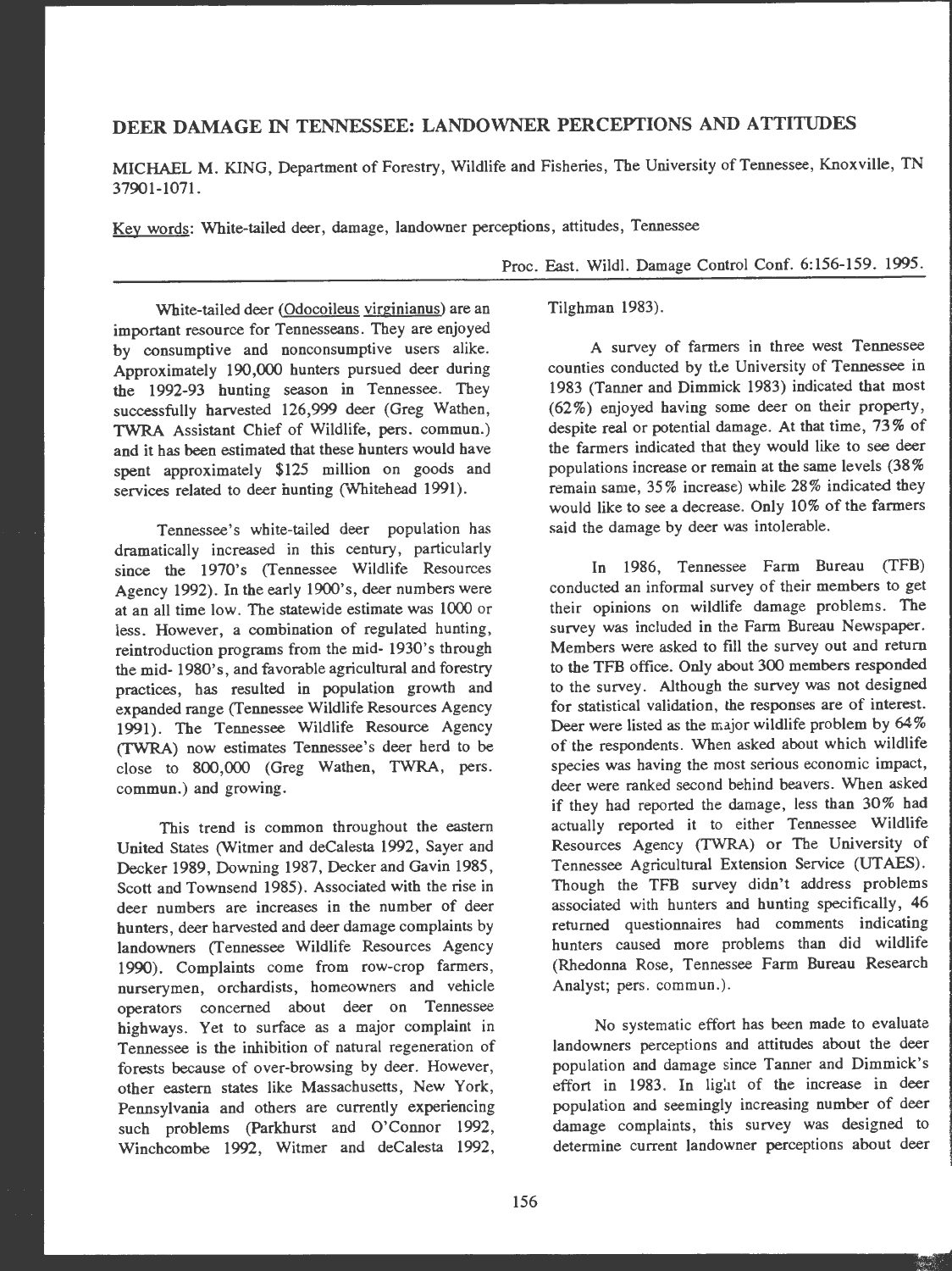damage problems for the entire state.

I wish to thank the Tennessee Wildlife Resources Agency Wildlife-Wildlife Management Division for providing funding for this study. Also Julius Johnson and Rhedonna Rose from Tennessee Farm Bureau were most helpful. Tennessee Farm Bureau provided names and mailing labels from their membership to whom survey questionnaires were mailed. Dr. Randol Waters, Associate Professor, The University of Tennessee, Department of Agricultural and Extension Education, provided helpful insight into survey design and computer analyses. Rick Eastridge, wildlife student in The University of Tennessee's Forestry, Wildlife and Fisheries, entered data for computer analyses. Betty Perrin and Sherry Morton typed the manuscript. Special thanks goes to all survey participants. Their willingness to participate and their insightful responses have provided important information to Tennessee's deer managers.

### **METHODS**

A mail survey was conducted to determine feelings of landowners throughout the state. Study methods are based on a protocol for mail surveys outlined by Dillman (1978) and Sawer (1984). The participant list, obtained from TFB, was generated by selecting every 30th name from an alphabetized list of voting members of TFB. Voting membership of TFB consists of approximately 80,000 members. A second questionnaire was mailed to participants who did not respond within two weeks after the initial mailing. Questionnaires were sent to approximately 2960 Tennessee landowners. The survey instrument used was similar to the questionnaire developed by Brown et al. (1980) for a similar survey in New York.

### **RESULTS**

A total of 2960 surveys were mailed to Tennessee landowners. Of that total, 102 were returned uncompleted and 76 were returned because they were undeliverable . A total of 1182 returned completed questionnaires for a useable response rate of 42%.

#### Summary of Statewide Responses

Survey results suggest that the most common perception among Tennessee landowners is that during the last five years the white-tailed deer population has increased. Over 43 % of survey respondents indicated that they felt there are more deer now than five years ago. However, in spite of the general agreement that the deer population has increased, less than 20 % of the respondents indicated that there was more damage now than five years ago.

When asked about amount of damage they had experienced from deer during the last year, 67.3% answered that they had experienced no damage while 32.6% incurred some damage (18.3% experienced light damage, 8.6% moderate damage, 3.7% substantial damage and 2% severe damage). Of those landowners that had experienced some damage, only 12.6% felt the damage was unreasonable. A majority of the respondents with damage felt the damage was negligible (44.0%) or tolerable (43.4%).

The general feeling of landowners toward deer was favorable. Sixty-two percent of survey respondents indicated that they considered deer to have aesthetic value and liked to have them around. Slightly more than 12 % indicated that they en joyed deer but worried that they might cause damage to their crops. Only 9.5% felt like deer were a nuisance.

When asked to make recommendations to TWRA for managing the deer population level in their county, the most common response was leave the population level at its current level  $(45.1\%)$ . Over 33% indicated that they would like to see a population increase, while 21. 7% suggested the populations should be decreased.

Perceptions of deer damage based on land use category

Comparisons of opinions about deer and deer damage were made between the various land use categories (primary land uses indicated by landowners; e.g., livestock, nursery, small fruits, row crops, etc.). Generally, most landowners, regardless of land use category indicated that there are more deer now than five years ago. Three groups that seemed to be particularly sensitive to the damage trend during the past five years were vegetable growers, grain growers and nursery stock growers. Nearly 40% of each of these groups indicated that there is more damage now than five years ago. The same three groups were more likely to suggest they received some type of damage during the past year than other groups and were more likely to feel that the amount of damage was unreasonable. These three groups also tended to have more negative feelings about deer.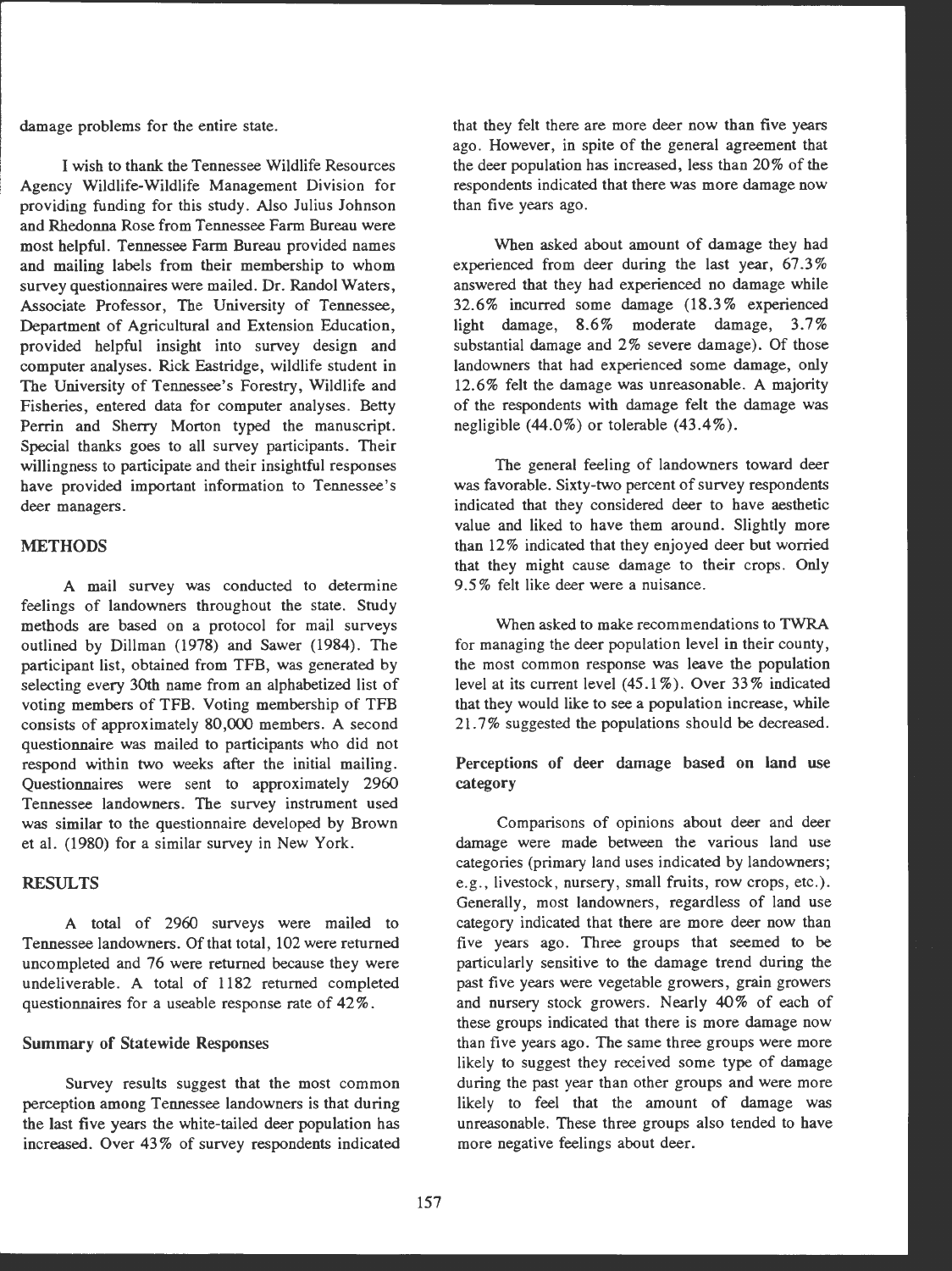When asked about management of deer population levels, the most common response from almost all groups was to leave populations at current levels. However, more vegetable growers, grain growers and nursery stock growers tended to favor decreases in population levels than in other groups.

# Summary of landowners efforts to control deer damage problems

Survey results indicate that Tennessee landowners currently do little to control deer damage to crops. Only **5.8%** of landowners that experienced damage by deer actually sought some kind of assistance. Those that did seek assistance directed their complaints primarily to TWRA and UTAES. Only 14.3% of those that bad deer damage actually took steps to control damage to their crops or property. This failure to attempt control methods may result from most landowner's perception that damage was negligible or tolerable or lack of confidence in damage reduction techniques. A majority of landowners rated all methods as either very ineffective or ineffective. Electric fencing (26.4% rated as very effective or effective) and chemical repellents (22.2 % rated as very effective or effective) appear to have the highest approval rating of any of the control methods. The most commonly used control methods were scare devices  $(31\%)$ , electric fencing  $(29\%)$  and chemical repellents  $(12.9\%)$ . Only 0.9% of those landowners that had experienced damage sought special kill permits from TWRA.

Hunting as a damage reduction technique was only reported by 11 respondents. Their opinions about its effectiveness were mixed. Three landowners reported hunting as very effective and one reported hunting as effective. However, three respondents reported hunting as very ineffective. Three also were undecided about its effectiveness. One respondent did not rate bunting's effectiveness as a control technique.

A majority of the responding landowners do not hunt. Only 19.4% of the respondents hunted during the past year. Another 10% said they hunt, but did not hunt in the last year. Nearly 71% said they do not hunt. This trend is similar for landowners that experienced deer damage as well as those that did not.

Slightly over 29% of landowners indicated that they posted their property during the last year. Important reasons indicated by respondents include wanting to know who uses their property (38.6%), wanting to reserve land for family hunting (20.2%), past problems with hunters  $(20.2\%)$  and liability concerns  $(9.5\%)$ .

When asked which groups of people they would allow to hunt on their property,  $46.8\%$  of the landowners said they would let family members hunt and 52.5 % indicated they would allow friends and neighbors to hunt. Only 12.1% said they would allow strangers that get permission to hunt and 23.9% said they would not allow anyone to hunt on their property. About 3% said they would allow paying customers to hunt.

## **DISCUSSION**

This survey indicates that a majority of responding landowners had favorable feelings towards deer. It is also evident that a majority of the landowners who responded to the survey, are not having major problems with deer. However, farmers that grow particularly sensitive crops, e.g. row crops and nursery stock, or with farms located in areas with high deer populations may have problems. Fifteen landowners estimated a 100% crop loss during the last year and three individual landowners indicated they had losses of more than \$10,000.00 each during that time period.

It is also apparent that landowners that experience damage are currently doing little to correct their problems. Few seek help or take steps to reduce damage. Few hunt themselves and few open land to deer hunting to groups other than family and friends. This has the potential to limit deer harvest in areas where more is needed. One of the main reasons landowners restrict access to their property by posting is because they have had bad experiences with bunters in the past.

These factors coupled with a growing deer population, stabilized numbers of deer hunters, and annual reduction in proportion of total deer herd harvested (even though total number of deer havested generally increases) sets the stage for potentially more serious problems in the future.

The popularity of deer with recreationists coupled with their potential to cause considerable economic losses to landowners creates a management